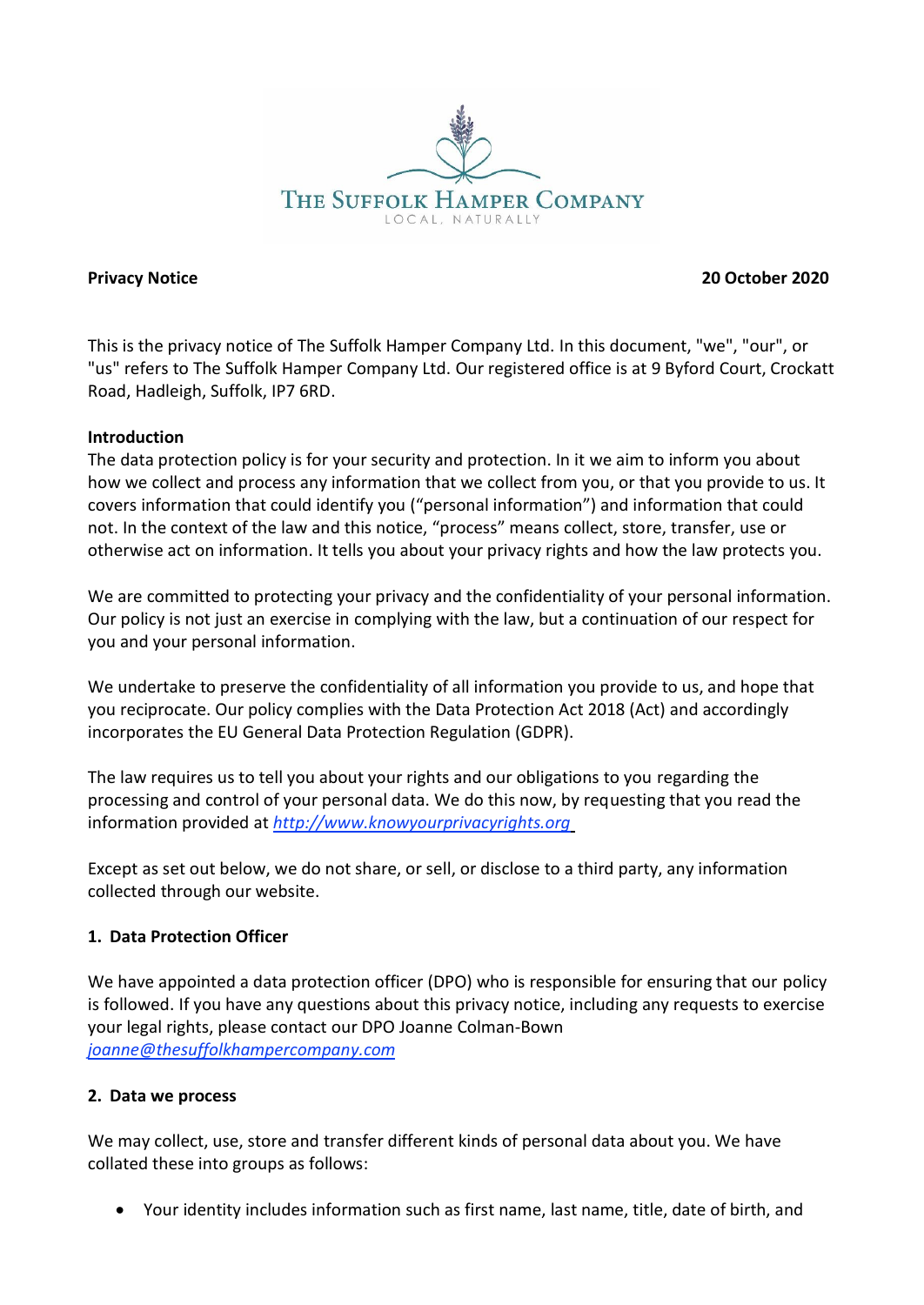other identifiers that you may have provided at some time.

- Your contact information includes information such as billing address, delivery address, email address, telephone numbers and any other information you have given to us for the purpose of communication or meeting.
- Transaction data includes details about payments or communications to and from you and information about products and services you have purchased from us.
- Technical data includes your internet protocol (IP) address, browser type and version, time zone setting and location, browser plug-in types and versions, operating system and platform and other technology on the devices you use to access this website.
- Marketing data includes your preferences in receiving marketing from us; communication preferences; responses and actions in relation to your use of our services.
- We may aggregate anonymous data such as statistical or demographic data for any purpose. Anonymous data is data that does not identify you as an individual. Aggregated data may be derived from your personal data but is not considered personal information in law because it does not reveal your identity.

For example, we may aggregate profile data to assess interest in a product or service. However, if we combine or connect aggregated data with your personal information so that it can identify you in any way, we treat the combined data as personal information and it will be used in accordance with this privacy notice.

## **3. Special personal information**

Special personal information is data about your race or ethnicity, religious or philosophical beliefs, sex life, sexual orientation, political opinions, trade union membership, information about your health and genetic and biometric data.

We do not collect any special personal information about you.

#### **4. If you do not provide personal information we need:**

Where we need to collect personal data by law, or under the terms of a contract we have with you, and you fail to provide that data when requested, we may not be able to perform that contract. In that case, we may have to stop providing a service to you. If so, we will notify you of this at the time.

#### **5. The basis on which we process information about you:**

The law requires us to determine under which of six defined basis we process different categories of your personal information, and to notify you of the basis for each category.

If a basis on which we process your personal information is no longer relevant, then we shall immediately stop processing your data.

If the basis changes then if required by law, we shall notify you of the change and of any new basis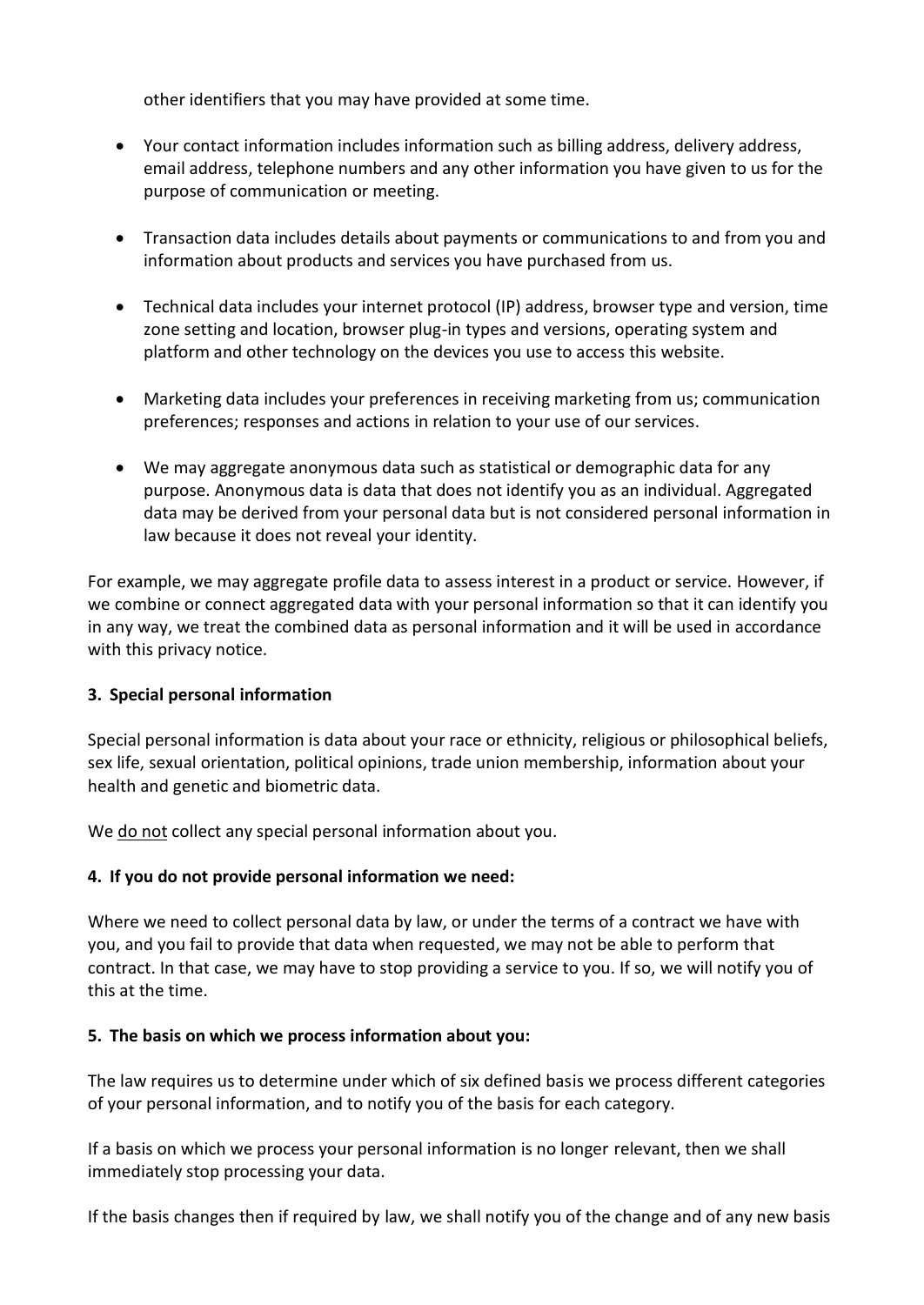under which we have determined that we can continue to process your information.

## **6. Information we process because we have a contractual obligation with you**

When you create an account on our website, buy a product or service from us, or otherwise agree to our terms and conditions, a contract is formed between you and us. In order to carry out our obligations under that contract we must process the information you give us. Some of this information may be personal information.

We may use it in order to:

- verify your identity for security purposes
- sell products to you
- provide you with our services
- provide you with suggestions and advice on products, services and how to obtain the most from using our website

We process this information on the basis there is a contract between us, or that you have requested we use the information before we enter into a legal contract.

We shall continue to process this information until the contract between us ends or is terminated by either party under the terms of the contract.

## **7. Information we process with your consent**

Through certain actions when otherwise there is no contractual relationship between us, such as when you browse our website or ask us to provide you more information about our business, including our products and services, you provide your consent to us to process information that may be personal information.

Wherever possible, we aim to obtain your explicit consent to process this information, for example, by asking you to agree to our use of cookies.

If you have given us explicit permission to do so, we may from time to time pass your name and contact information to selected associates whom we consider may provide services or products you would find useful.

We continue to process your information on this basis until you withdraw your consent, or it can be reasonably assumed that your consent no longer exists.

You may withdraw your consent at any time by instructing us [info@thesuffolkhampercompany.com. H](mailto:sales@soapsnscrubs.co.uk)owever, if you do so, you may not be able to use our website or our services further.

#### **8. Information we process for the purposes of legitimate interests**

We may process information on the basis there is a legitimate interest, either to you or to us, of doing so.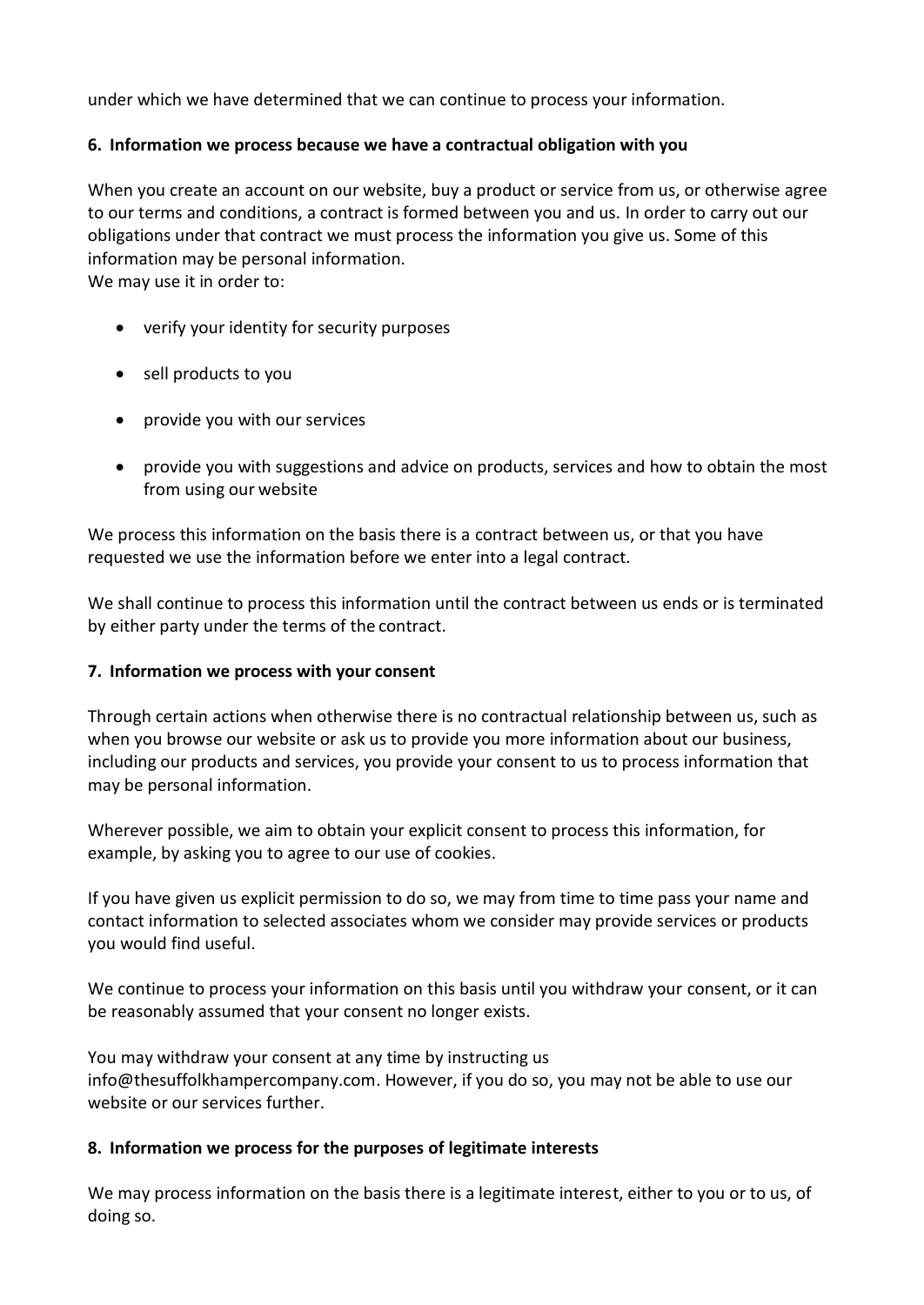Where we process your information on this basis, we do after having given careful consideration to:

- whether the same objective could be achieved through other means
- whether processing (or not processing) might cause you harm
- whether you would expect us to process your data, and whether you would, in the round, consider it reasonable to do so

For example, we may process your data on this basis for the purposes of:

- record-keeping for the proper and necessary administration of our business
- responding to unsolicited communication from you to which we believe you would expect a response
- protecting and asserting the legal rights of any party
- insuring against or obtaining professional advice that is required to manage business risk
- protecting your interests where we believe we have a duty to do so

#### **9. Information we process because we have a legal obligation**

Sometimes, we must process your information in order to comply with a statutory obligation.

For example, we may be required to give information to legal authorities if they so request or if they have the proper authorisation such as a search warrant or court order.

This may include your personal information.

#### **Specific uses of information you provide to us**

#### **10. Complaints regarding content on our website**

If you complain about any of the content on our website, we shall investigate your complaint.

If we feel it is justified or if we believe the law requires us to do so, we shall remove the content while we investigate.

Free speech is a fundamental right, so we have to make a judgment as to whose right will be obstructed: yours, or that of the person who posted the content that offends you.

If we think your complaint is vexatious or without any basis, we shall not correspond with you about it.

#### **11. Information relating to your method of payment**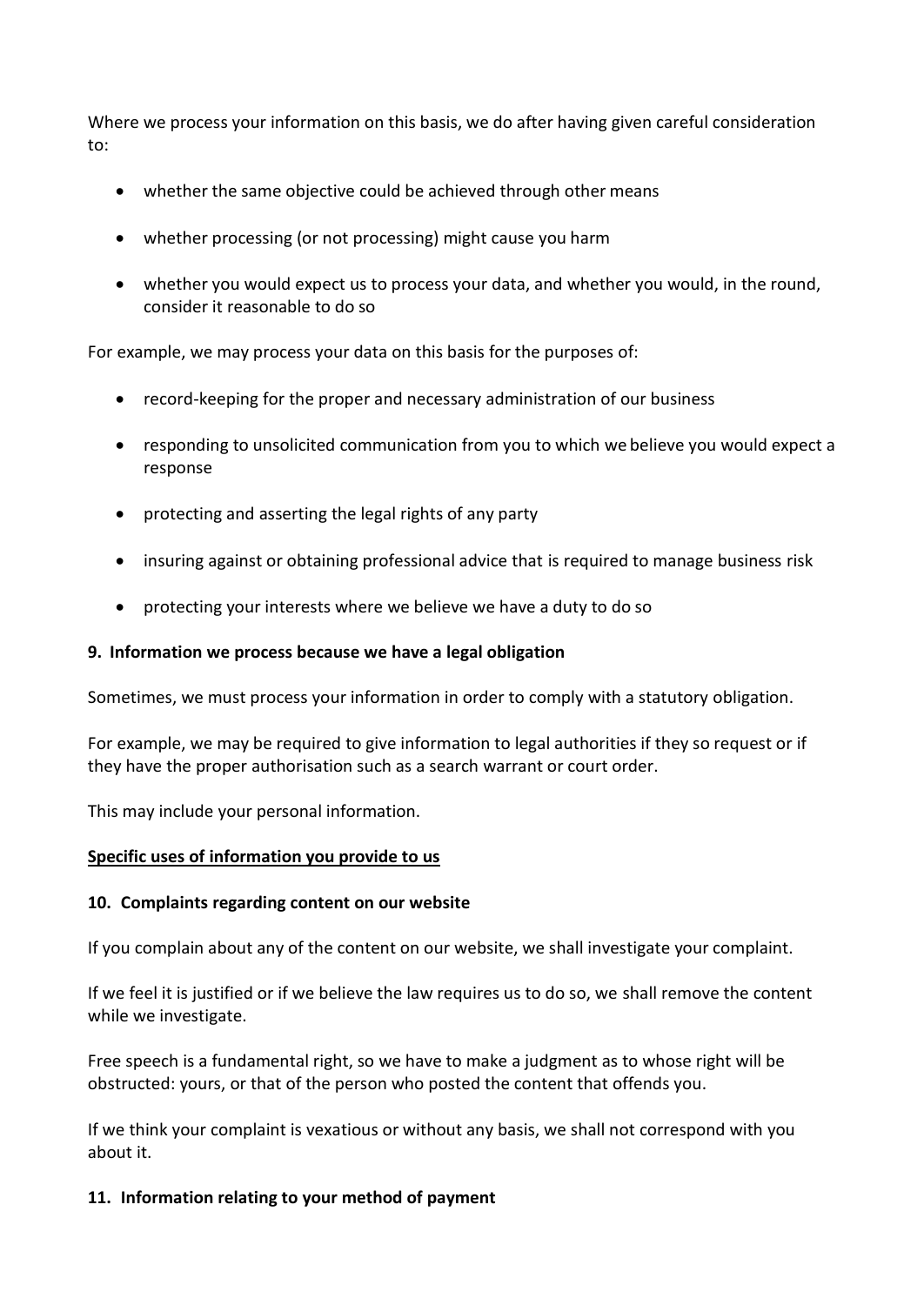Payment information is never taken by us or transferred to us either through our website or otherwise. Our employees and contractors never have access to it. At the point of payment, you are transferred to a secure page on the website. That page may be branded to look like a page on our website, but it is not controlled by us.

# **12. Communicating with us**

When you contact us, whether by telephone, through our website or by e-mail, we collect the data you have given to us in order to reply with the information you need. We record your request and our reply in order to increase the efficiency of our business.

We keep personally identifiable information associated with your message, such as your name and email address so as to be able to track our communications with you to provide a high-quality service.

# **13. Complaining**

When we receive a complaint, we record all the information you have given to us. We use that information to resolve your complaint.

If your complaint reasonably requires us to contact some other person, we may decide to give to that other person some of the information contained in your complaint. We do this as infrequently as possible, but it is a matter for our sole discretion as to whether we do give information, and if we do, what that information is.

We may also compile statistics showing information obtained from this source to assess the level of service we provide, but not in a way that could identify you or any other person.

## **Use of information we collect through automated systems when you visit our website**

## **14. Cookies**

Cookies are small text files that are placed on your computer's hard drive by your web browser when you visit any website. They allow information gathered on one web page to be stored until it is needed for use on another, allowing a website to provide you with a personalised experience and the website owner with statistics about how you use the website so that it can be improved.

Some cookies may last for a defined period of time, such as one day or until you close your browser. Others last indefinitely.

Your web browser should allow you to delete any you choose. It also should allow you to prevent or limit their use.

Our website uses cookies. They are placed by software that operates on our servers, and by software operated by third parties whose services we use.

When you first visit our website, we ask you whether you wish us to use cookies. If you choose not to accept them, we shall not use them for your visit except to record that you have not consented to their use for any other purpose.

We use cookies in the following ways: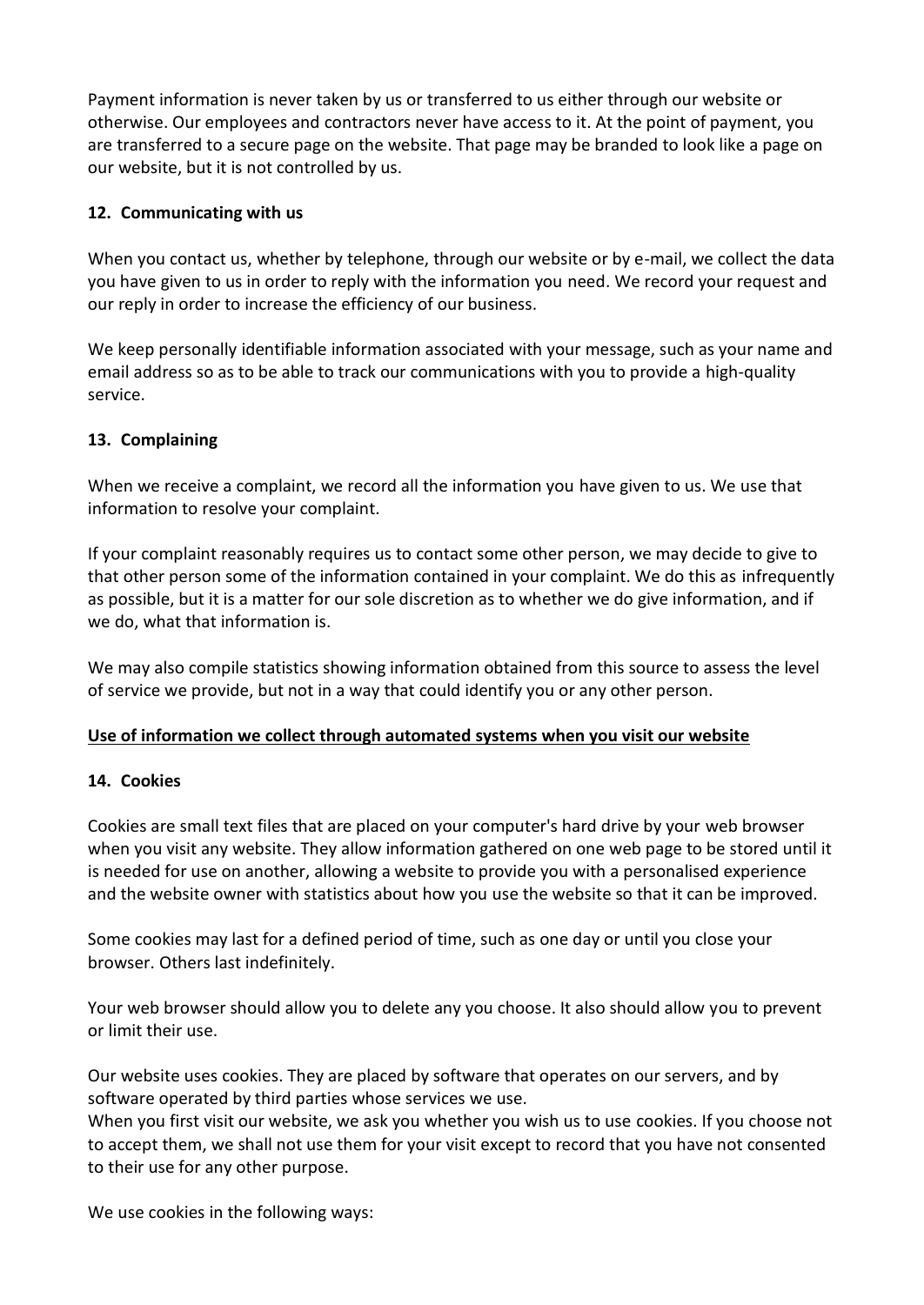- to track how you use our website
- to record whether you have seen specific messages we display on our website
- to keep you signed in our site
- to record your answers to surveys and questionnaires on our site while you complete them
- to record the conversation thread during a live chat with our support team

We provide more information about the cookies we use in our cookie policy.

## **15. Personal identifiers from your browsing activity**

Requests by your web browser to our servers for web pages and other content on our website are recorded.

We record information such as your geographical location, your Internet service provider, and your IP address. We also record information about the software you are using to browse our website, such as the type of computer or device and the screen resolution.

We use this information in aggregate to assess the popularity of the webpages on our website and how we perform in providing content to you.

If combined with other information we know about you from previous visits, the data possibly could be used to identify you personally, even if you are not signed into our website.

#### **16. Our use of re-marketing**

Re-marketing involves placing a cookie on your computer when you browse our website in order to be able to serve to you an advert for our products or services when you visit some other website.

We may use a third party to provide us with re-marketing services from time to time. If so, then if you have consented to our use of cookies, you may see advertisements for our products and services on other websites.

#### **Disclosure and sharing of your information**

#### **17. Information we obtain from third parties**

Although we do not disclose your personal information to any third party (except as set out in this notice), we sometimes receive data that is indirectly made up from your personal information from third parties whose services we use.

#### **18. Credit reference**

To assist in combating fraud, we share information with credit reference agencies, so far as it relates to clients or customers who instruct their credit card issuer to cancel payment to us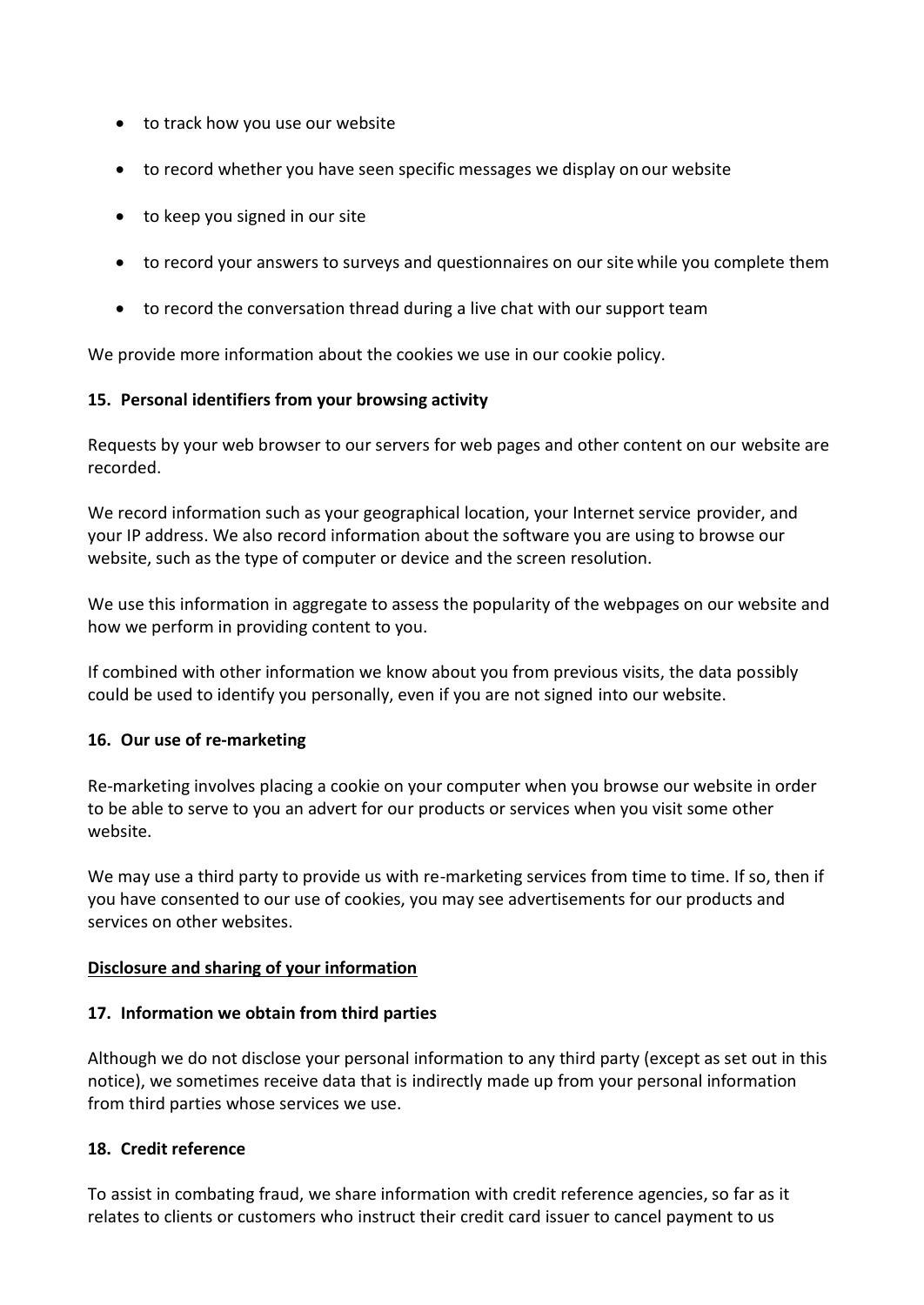without having first provided an acceptable reason to us and given us the opportunity to refund their money.

## **19. Data may be processed outside the European Union**

Our websites are hosted in the United Kingdom. We may also use outsourced services in countries outside the European Union from time to time in other aspects of our business.

Accordingly, data obtained within the UK or any other country could be processed outside the European Union.

For example, some of the software our website uses may have been developed in the United States of America or in Australia.

We use the following safeguards with respect to data transferred outside the European Union: the processor is within the same corporate group as our business or organisation and abides by the same binding corporate rules regarding data processing.

## **Control over your own information**

## **20. Your duty to inform us of changes**

It is important that the personal data we hold about you is accurate and current. Please keep us informed if your personal data changes.

## **21. Access to your personal information**

At any time, you may review or update personally identifiable information that we hold about you, by contacting us a *[info@thesuffolkhampercompany.com](mailto:info@thesuffolkhampercompany.com)*.

Should you wish to obtain a copy of the information we hold on you, please make the request to *[info@thesuffolkhampercompany.com](mailto:info@thesuffolkhampercompany.com)*. After receiving the request, we will tell you when we expect to provide you with the information, and whether we require any fee for providing it to you.

## **22. Removal of your information**

If you wish us to remove personally identifiable information from our website, you should contact at *[info@thesuffolkhampercompany.com](mailto:info@thesuffolkhampercompany.com)* for us to address your request. This may limit the service we can provide to you.

## **23. Verification of your information**

When we receive any request to access, edit or delete personal identifiable information we shall first take reasonable steps to verify your identity before granting you access or otherwise taking any action. This is important to safeguard your information.

#### **Other matters**

#### **24. Use of site by children**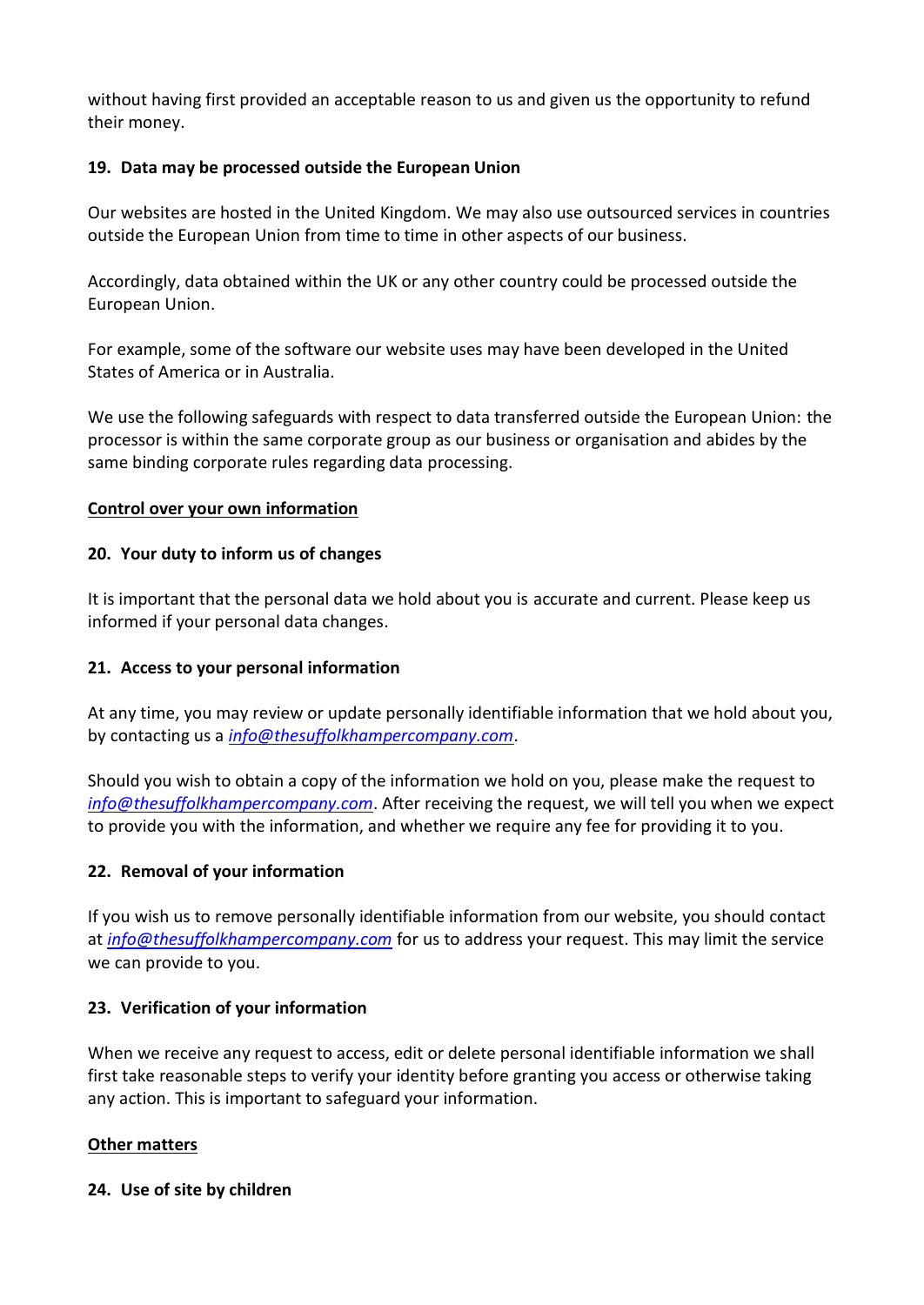We do not sell products or provide services for purchase by children. If you are under 18, you may use our website only with consent from a parent or guardian.

We collect data about all users of and visitors to these areas regardless of age, and we anticipate that some of those users and visitors will be children.

Such child users and visitors will inevitably visit other parts of the site and will be subject to whatever on-site marketing they find, wherever they visit.

We will not sell hampers containing to anyone under the age of 18. It is our responsibility to ensure that hampers containing alcohol are sold in accordance with the licensing act 2003. Therefore, we must receive verification that customers are 18+ before hampers containing alcohol are sent out.

# **25. Encryption of data sent between us**

We use Secure Sockets Layer (SSL) certificates to verify our identity to your browser and to encrypt any data you give us.

Whenever information is transferred between us, you can check that it is done so using SSL by looking for a closed padlock symbol or other trust mark in your browser's URL bar or toolbar.

# **26. How you can complain**

If you are not happy with our privacy policy or if you have any complaint, then you should contact us at *[info@thesuffolkhampercompany.com](mailto:info@thesuffolkhampercompany.com)*. If a dispute is not settled, then we hope you will agree to attempt to resolve it by engaging in good faith with us in a process of mediation or arbitration.

If you are in any way dissatisfied about how we process your personal information, you have a right to lodge a complaint with the Information Commissioner's Office (ICO). This can be done at *[https://ico.org.uk/make-a-](https://ico.org.uk/make-a-complaint/) [complaint/](https://ico.org.uk/make-a-complaint/)*. We would, however, appreciate the opportunity to talk to you about your concern before you approach the ICO.

## **27. Retention period for personal data**

Except as otherwise mentioned in this privacy notice, we keep your personal information only for as long as required by us:

- to provide you with the services you have requested
- to comply with other law, including for the period demanded by our tax authorities
- to support a claim or defence in court.

# **28. Compliance with the law**

Our privacy policy has been compiled so as to comply with the law of every country or legal jurisdiction in which we aim to do business. If you think it fails to satisfy the law of your jurisdiction, we should like to hear from you.

However, ultimately it is your choice as to whether you wish to use our website.